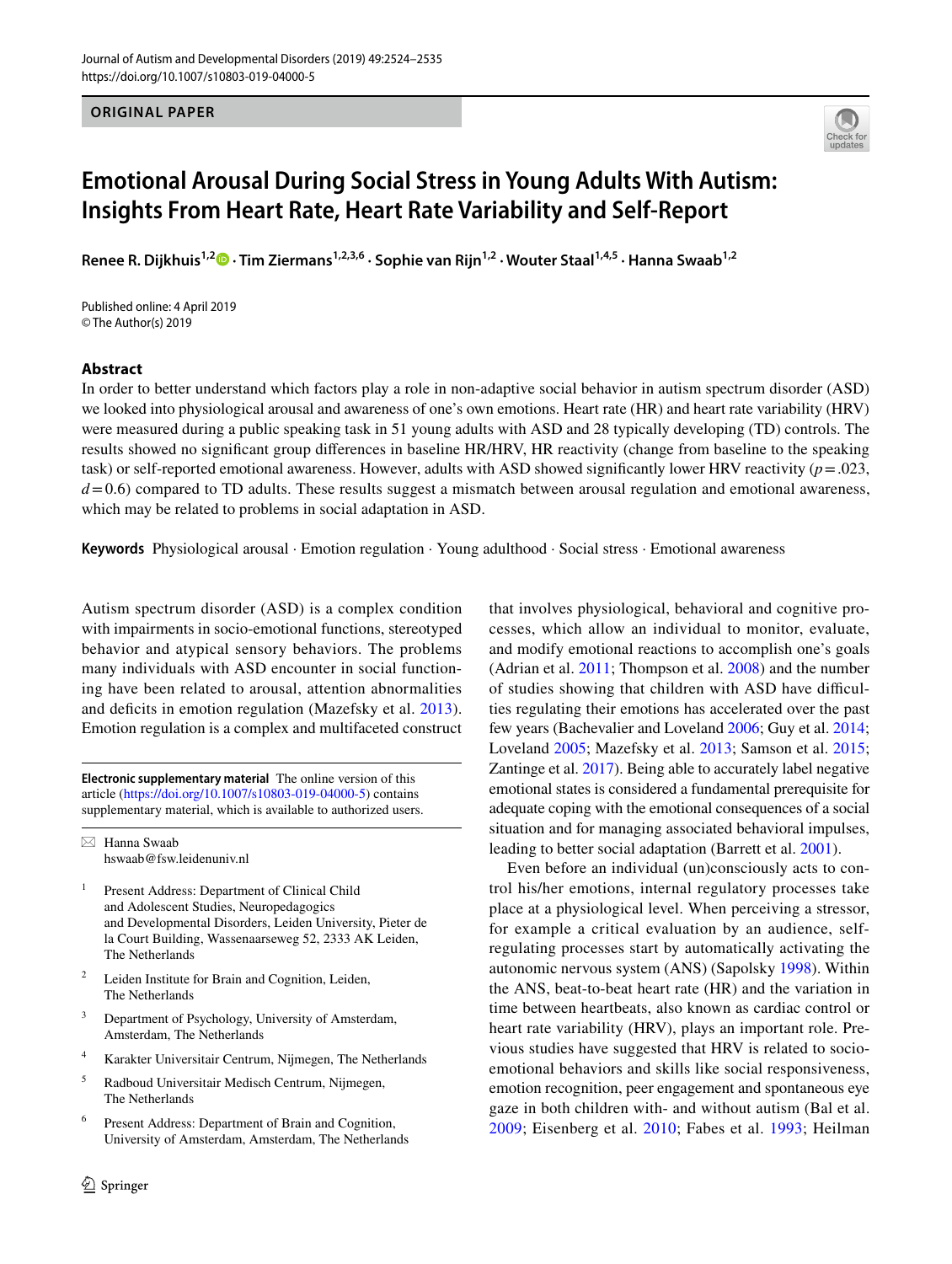et al. [2008](#page-9-5); Henderson et al., [2004](#page-9-6); Patriquin et al. [2014](#page-10-2); Patriquin et al. [2011](#page-10-3)). Two commonly cited models argue for the importance of HRV in relation to socio-emotional behaviors are: (1) The Polyvagal Theory (e.g. Porges [2001,](#page-10-4) [2007](#page-10-5); Porges et al. [2013](#page-10-6)) asserts that individual diferences in HRV (an index for vagal tone as measured with respiratory sinus arrhythmia; RSA) mediate emotion regulation and expression; and (2) The Neurovisceral Integration Model (e.g. Thayer and Lane [2000;](#page-11-2) Thayer et al. [2012\)](#page-10-7) posits that a core set of neutral structures integrates signals from inside and outside the body to assess whether the physiological state of the body, cognition, perception and action match the environmental demands. HRV may therefore be a good marker for investigating behavior in socially changing environments in individuals with ASD. In their paper, Thayer and Lane [\(2000\)](#page-11-2) argue that people with low HRV are less able to detect and experience safety, even if it is present, and experience difficulties with affective information processing.

Many studies have reported on physiological arousal in children with ASD and results are suggestive of normal HR during rest compared to typically developing (TD) controls (Benevides and Lane [2015](#page-8-4)), but lower HRV (Bal et al. [2009](#page-8-3); Klusek et al. [2014;](#page-9-7) Ming et al. [2005](#page-10-8); Neuhaus et al. [2014](#page-10-9); Porges et al. [2013;](#page-10-6) Van Hecke et al. [2009\)](#page-11-3). The change in response from rest (tonic) activity to the task-engaged phases (phasic) is indicated by reactivity and refects the alertness of the body to the demands of the environment. Studies with children and adolescents with ASD have shown less HRV reactivity to challenging tasks compared to TD controls (Althaus et al. [1999](#page-8-5); Toichi and Kamio [2003a](#page-11-4); Van Hecke et al. [2009](#page-11-3)). An example of a social task that triggers high arousal levels is the Trier Social Stress Test (TSST; (Kirschbaum et al. [1993\)](#page-9-8). The TSST consists of a presentation task and serial subtractions in front of a jury with the goal of inducing evaluative stress. The advantage of using the TSST is that it is a laboratory-controlled assessment evoking negative emotions through stressful tasks in a social-evaluative situation, allowing for experimental induction of emotional arousal and the observation of reactivity from baseline to challenging conditions. In a meta-analysis (Shahrestani et al. [2015\)](#page-10-10) of studies reporting on HRV during social interaction tasks like the TSST in adolescents and adults with- and without psychopathology, it was found that TD participants showed reduced HRV from baseline to stressful tasks in the TSST, while those with psychopathology did not. So far, studies in youth with ASD using the TSST show contradicting results. Edmiston et al. ([2016\)](#page-9-9) found that male adolescents with ASD showed less change in RSA throughout the TSST compared to their TD peers while others have reported no diferences in HR or HRV reactivity between children and adolescents with ASD and TD controls (Levine et al. [2012](#page-9-10); Mertens et al. [2017\)](#page-10-11). However, the ASD groups were small ( $n \leq 20$ ) in these studies. In a study by Hollocks et al. ([2014\)](#page-9-11) 20 ASD subjects, 32 ASD subjects with a comorbid anxiety disorder and 23 controls were evaluated. No group diferences were detected in any of the HRV measurements during the TSST, but a blunted HR and cortisol response to the psychosocial stress was detected in the ASD group. As the ANS is known to mature through childhood, with older children showing better regulation of emotion than infants (Porges et al. [1994](#page-10-12)) and stability of physical activity is lower in early childhood than in adulthood (Telama [2009](#page-10-13)), it would be valuable to see if these fndings can be replicated in adults with ASD.

Only few studies have been published on arousal in adults with ASD, which have found comparable HR and HRV during rest (Smeekens et al. [2013;](#page-10-14) Toichi and Kamio [2003b\)](#page-11-5) and in response to social tasks (Smeekens et al. [2013\)](#page-10-14), compared to TD peers. In studies using the TSST, blunted HR reactivity has been found in adults with ASD (Jansen et al. [2006;](#page-9-12) Smeekens et al. [2013\)](#page-10-14) compared to adults without ASD, indicating a decreased physiological response to the stressful phase. However, to our knowledge, HRV reactivity has not been reported in adults with ASD and none of the studies mentioned above included a simultaneous self-report measure for emotional awareness, which could provide more insight into the conscious processing of physiological arousal in ASD.

A few existing studies have addressed emotional awareness of arousal in ASD without physiological measures. In a study by Bölte et al. [\(2008](#page-9-13)), a small group of adults with autism reported higher levels of experienced arousal when viewing neutral pictures and lower arousal when viewing sad stimuli compared to TD controls, which is suggestive of deviant awareness of emotional arousal in ASD. In line with this notion, studies looking at self-reports of individuals with ASD have found that they are generally less able to identify and describe their own emotions (Dijkhuis et al. [2017](#page-9-14); Hill et al. [2004;](#page-9-15) Samson et al. [2012](#page-10-15); Ziermans et al. [2018\)](#page-11-6). It has also been shown that, compared to TD individuals, adults with ASD report higher levels of negative emotions but similar levels of positive emotions (Samson et al. [2012\)](#page-10-15) and in children and adolescents with ASD emotion dysregulation appears to be related to all core features of the disorder (Samson et al. [2014](#page-10-16)).

The current study aimed to further address the contribution of emotional arousal regulation to social (dys) functioning in young adults with ASD. Physiological measures were included in a social stress paradigm to investigate if young adults with ASD would display deviating levels of arousal regulation compared to their TD peers. Specifcally, it was hypothesized that individuals with ASD would show less HR and HRV reactivity in response to social stress than TD individuals, since reactivity from baseline to stress is considered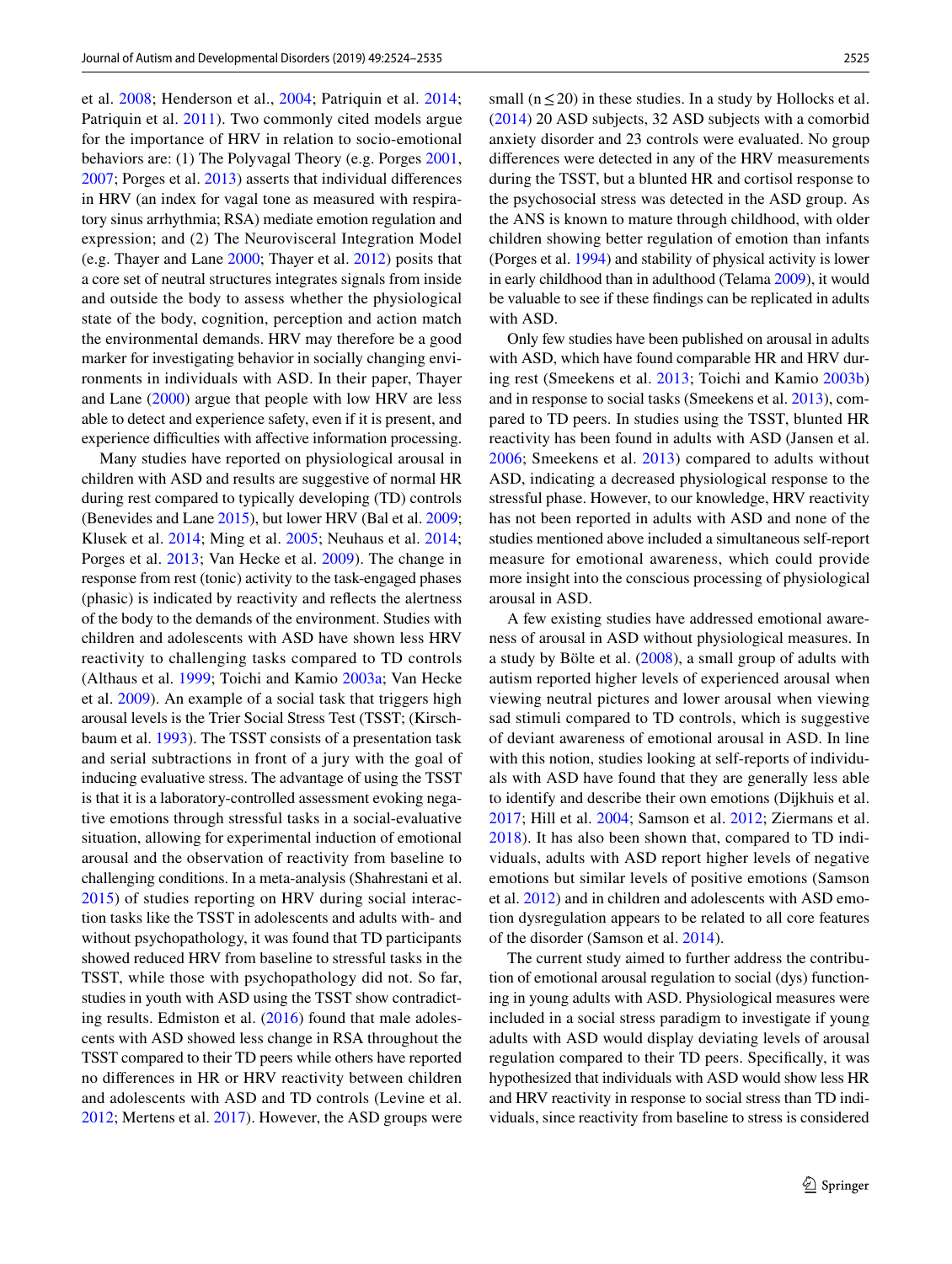to be a marker for adaptation to changing environments. Also, based on previous research, we expected comparable HR during baseline and stressful tasks, but lower baseline HRV in the ASD group compared to TD controls. In addition, it was expected that ASD individuals would show less self-reported emotional awareness after task completion than their TD peers.

### **Methods**

### **Participants**

Fifty-one young adults with ASD ( $M_{\text{age}}$  = 22.48, *SD* = 2.43) and 28 TD peers ( $M_{\text{age}}$  = 20.65, *SD* = 1.57) were recruited for this study, which is part of a study project on study progress and quality of life in students with ASD within the higher education system. All participants were postsecondary students enrolled in higher education in the Netherlands. To increase generalizability, both males and females were included in the study and the groups were matched on sex (both 72% male). The ASD group was recruited through Stumass; a non-proft organization providing group home accommodation and services for students with ASD who are enrolled in university programs or universities of higher professional education. The goal of Stumass is to support students towards independency in personal, social and academic life. In order to be enrolled in Stumass, applicants are required to have received a recent formal clinical diagnosis of ASD based on the Diagnostic Statistic Manual of Mental Disorders (DSM) criteria (version dependent on what was customary at the time of referral), provided according to Dutch protocol. An additional requirement for enrollment in Stumass is that psychiatric co-morbidity, if present at entry, is either in remission or of minimal impact on daily functioning of the student.

For the control group, college students from the city of Leiden and neighboring regions were recruited through information brochures and an online student recruitment platform at Leiden University. Extra emphasis was placed on recruiting across diferent higher education faculties to better match the academic profle of the ASD group. Participants who reported having received a DSM diagnosis during their lifetimes, were not included in the control group. In order to screen for global level of autism symptom severity, the Dutch self-report version of the Social Responsiveness Scale for Adults (SRS-A; Constantino and Todd [2005\)](#page-9-16) was administered to all participants. An additional exclusion criterion for both groups was an Intelligence Quotient (IQ) below 80, which was checked by the V-BD short form. Total IQ was estimated based on a long-standing method in the short-form literature with the formula  $[3 \times (sum$  of normed scores) + 40] (Tellegen and Briggs  $1967$ ). The V-BD short

form correlates highly with the estimated Full Scale Intelligence Quotient (TIQ) of the WAIS-IV  $(r=0.86)$  (Denney et al. [2015\)](#page-9-17) and is considered a valid estimation of intelligence, with good reliability and validity in both clinical (Denney et al. [2015](#page-9-17); Girard et al. [2015](#page-9-18)) and non-clinical populations (Crawford et al. [2008\)](#page-9-19). For their participation in the study all participants were rewarded with a voucher of 20 Euros. The research protocol was approved by the Medical Ethics Committee of Leiden University Medical Center and written informed consent was obtained from all participants before participation.

At the time of assessment nineteen participants in the ASD group were on (multiple) prescribed medications, including medications that are known to infuence ANS functioning, see Table [1](#page-2-0) for a complete overview. TD participants that reported current psychotropic medication use  $(n=2)$  were removed for further analyses. As medication efects on physiological arousal have generated conficting results in ASD and the literature is inconclusive about reliable attenuation or elevation of situational arousal (Mertens et al. [2017\)](#page-10-11), it was decided not to exclude participants based on medication use but to control statistically for the infuence of medication with a (potential) registered efect on HR and HRV.

### **Social Stress Task**

The task used in this study is based on the public speaking paradigm of the TSST, which is often used to measure ANS regulation during stress and has been found to provoke the most robust arousal responses when compared with other stress tasks (Dickerson and Kemeny [2004\)](#page-9-20). The task was adapted in a manner to create a "real-life" scenario for higher education students, as they are required to give presentations and talks in front of their peers and increasingly via online

<span id="page-2-0"></span>

| Type of medication | Active ingredient | Number of<br>participants |    |
|--------------------|-------------------|---------------------------|----|
|                    |                   | ASD                       | TD |
| <b>Stimulants</b>  | Dexamphetamine    | 2                         |    |
|                    | Methylphenidate   | 6                         | 1  |
| Antipsychotics     | Aripiprazole      | 1                         |    |
|                    | Quetiapine        | 1                         |    |
|                    | Risperidone       | 3                         |    |
| SSRI               | Citalopram        | 5                         |    |
|                    | Escitalopram      | 1                         |    |
|                    | Paroxetine        |                           | 1  |
|                    | Sertraline        | 1                         |    |
|                    | Fluoxetine        | 1                         |    |
| Other              | <b>Bupropion</b>  |                           |    |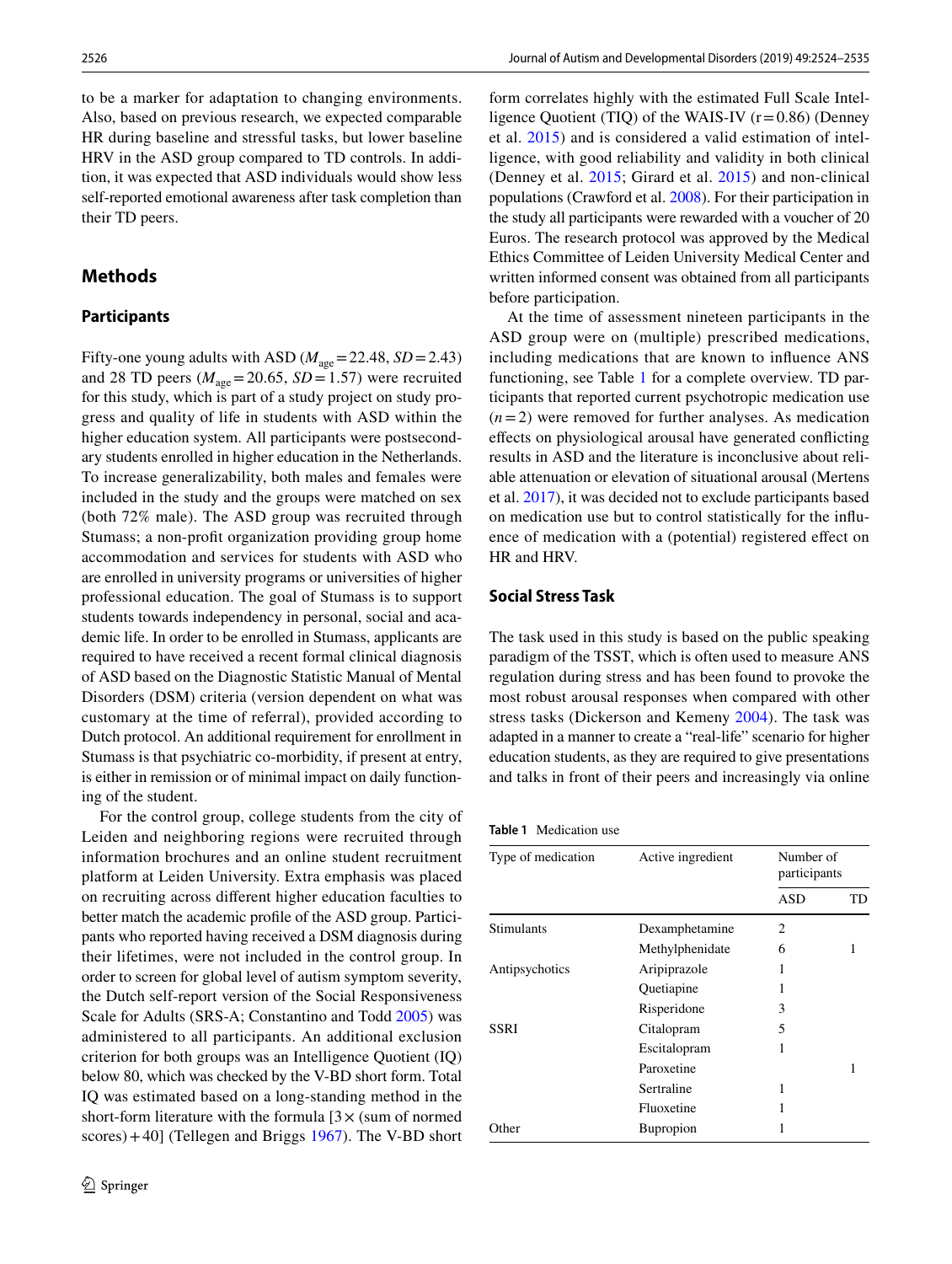platforms throughout higher education. The paradigm consisted of the following phases (see Fig. [1](#page-3-0)): (1) a neutral video of a nature scene without sound (baseline measure; 5 min), (2) explanation of the upcoming presentation phase by the experimenter, (3) preparation phase for delivering a personal presentation (7 min), (4) presentation in front of a jury member via webcam (6 min), and (5) a questionnaire concerning emotional awareness and verbal debriefng.

One of the investigators was present in the room—outside of view of the participant—behind a laptop to insert the markers for synchronizing eye tracking and arousal data, and another was the designated instructor adjacent to the participant. After the baseline measure, the instructor informed participants that they had 7 min to prepare a story about themselves and would present their story in English to an international jury member via a live webcam connection. The instructor told the participants that the jury member was instructed not to speak to the participant during the presentation. In reality participants were shown a pre-recorded video clip of an actor staring directly into the camera who showed minimal movement and did not talk, leading the participant to question the accuracy of their own behavior and presumably facilitating negative emotional arousal. After the preparation phase, the instructor set up a video camera and informed the participant that their performance would be recorded, evaluated and compared to other participants in the study. The investigator behind the laptop made a sham online connection with the jury member and the participants were prompted to start their presentation once the video appeared. After 6 min, the actor in the video made a stop signal with her hands to indicate the end of the presentation phase. If the participant stopped talking prior to the 6-min mark, the experimenter verbally encouraged the participant to continue talking. The participants remained seated behind the laptop throughout the entire task. Additionally, the experimenter assisted if necessary with the questionnaires in between videos to ensure minimal movement.

### **Visual Attention**

To monitor attention directed towards the social stressor (the jury member during the presentation phase) and to be able to control for any group diferences in focus on the social stressor, eye tracking was used to measure gaze behavior. The videos of the Social Stress Task (for the baseline and the presentation phase) were displayed on a 15.6-in. LCD screen and gaze data was processed by the Tobii T120 Eye Tracker (Tobii Technology, Sweden). Gaze behavior during the presentation phase was measured with the Tobii eye tracker, which records the X and Y coordinates of participant's eye position by using corneal refection techniques. Gaze fxations and pupil responses were sampled at a frequency of 120 Hz. Gaze data were processed in Tobii Studio (3.2.1) using the Tobii I-VT flter. A dynamic AOI of the face of the jury member was defned in Tobii studio with the 'Dynamic AOI (Area of Interest)' tool, using freeform and ellipse shapes. The face AOI was defned with 1 cm margin; large enough to reliably capture the gaze fxation (Hessels et al. [2015\)](#page-9-21). In Tobii studio, visit duration at the whole screen and fxation duration at the face AOI was calculated for the presentation task. Visit duration represents the time spent gazing on a specifc AOI while fxation duration is defned when an eye movement does not exceed 30°/s within a 40-pixel diameter region, indicating that the gaze behavior is long enough to infer that the participant was actually processing information (Olsen [2012](#page-10-18)). The percentage of valid data was calculated by dividing the total visit duration at the screen by the duration of the presentation. On average participants gazed 44.4% of the time at the jury member while presenting their story; for the ASD group this was 43.6% and for the control group 45.6%.

### **Emotional Arousal**

The ECG data for the heart rate assessment was collected with a Biopac MP150 Acquisition System (Biopac Systems Inc., Santa Barbara, CA) at a rate of 1000 samples/s using *Acqknowledge* software (Biopac System Inc.) throughout the experiment and analyzed afterwards using MATLAB Release 2012b (The MathWorks, Inc., Natick, Massachusetts, United States). Two Covidien Kendall Meditrace 200 ECG electrodes were placed on the chest of the participants in a II-lead confguration: below the collarbone and at the left rib of the participant. For the ECG ground measurement,



<span id="page-3-0"></span>**Fig. 1** The social stress task paradigm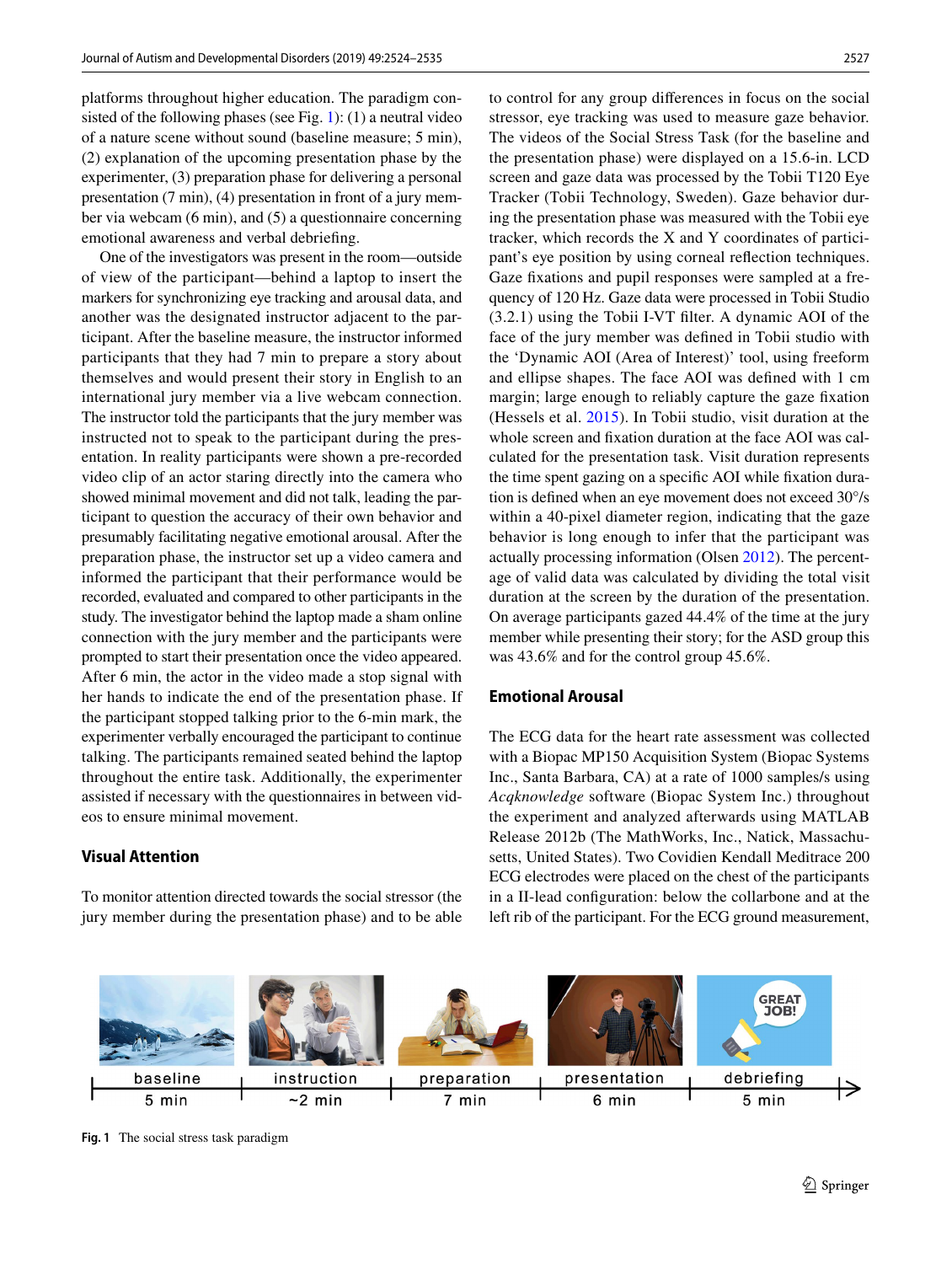a Vin-GSR electrode (Biopac [2014](#page-9-22)) was used. When a good ECG signal could not be collected due to chest hair, the electrode placed below the collarbone was moved to the right shoulder of the participant. A 2 Hz highpass flter and a 50 Hz notch flter were applied in *Acknowledge* to stabilize the ECG signal. An automated peak detection algorithm was used in MATLAB and peaks and inter-beat intervals (IBIs) were visually inspected and manually corrected by a trained researcher (RD). From the successive normal IBIs the square root of the mean squared diferences (rMSSD) were calculated. This is recommended for calculating highfrequency HRV from a short-term recording with durations of several minutes (Task force of The European Society of Cardiology and the North American Society of Pacing and Electrophysiology [1996\)](#page-10-19). The average HR (beats per minute; BPM) for each minute was extracted from the baseline. To control for individual diferences, the minute with the lowest HR mean was determined for each participant individually. These 1-min sections served as a baseline contrast for the means during the presentation phase. For HRV, however, the baseline mean was calculated for the total baseline duration and used for comparison to the following stressful phases, as time domain methods of HRV are sensitive to the length of recording (Benevides and Lane [2015](#page-8-4)) and comparisons of variables therefore require similar durations of tasks. Given that the stressful phase lasted six minutes, the mean average of the total baseline (5 min) was used for baseline HRV.

### **Emotional Awareness**

A self-constructed questionnaire, based on similar questionnaires for identifying emotions that have been used before (for example by van Rijn et al. [2014\)](#page-11-7), was used prompting patients to describe how they felt during the presentation. These emotions were derived from Parrott [\(2001\)](#page-10-20) as they were considered to be relevant for the stress paradigm. Participants were asked to indicate with a slider how intensely they experienced a set of twelve diferent emotions (happy, frustrated, insecure, panic, enthusiasm, unpleasant, embarrassed, anxious, relieved, irritated, rejected and tense) on a continuous line of 10 cm with a scale from 0 to 100 for each of the emotions by digital query on a tablet. To assess internal validity, Cronbach's alpha was calculated and resulted in  $\alpha$ =0.77, which indicates a good level of internal consistency for the questionnaire within this sample.

### **Procedure**

Control participants were tested at Leiden University and ASD participants were tested in Stumass residential houses. In all cases, the experiments were conducted in a quiet and stimulus-free room during day-time. The assessment consisted of a frst part with neurocognitive tests and a second part with paradigms measuring arousal regulation during social situations, containing the Social Stress Task described above. First, among other cognitive tasks, the V-BD short form of the WAIS-IV was administered. After a 10-min break, the participants returned to the testing room where the electrodes were attached. After flling out a questionnaire, the autonomic arousal measurement was started and the signal quality was checked. The participant was seated 60 cm from the screen and then the eyes were calibrated with the eye tracker using a five-point calibration. The participants were instructed to sit as still as possible throughout the experiment. The instructor told the participant to look at the screen before starting the Social Stress Task. After the fnal phase, participants were given a questionnaire to refect on their emotional awareness and thoughts during the presentation phase. The instructor noted the answers by digital query on a tablet. Total assessment time of the Social Stress Task was approximately 35 min. At the day of the experiment, participants received an invitation to fll out online questionnaires at home concerning demographic variables and social-cognitive functioning, among which the SRS-A questionnaire.

### **Data Analysis**

All analyses were conducted in IBM SPSS (v.21). Level of significance was set at  $p < 0.05$ . In the case of group differences, Cohen's *d* was calculated as a measure of efect size. All data was checked for normality of the distributions using histograms and boxplots, and z-scores were calculated to check for outliers  $(\pm 3 \text{ SD})$ . To measure if the groups attended to the screen and focused on the face of the jury member equally, independent t-tests with respectively visit duration to the whole screen and fxation duration at the face were conducted. For the arousal measures, group diferences in baseline HR and HRV were tested with independent t-tests. In order to test whether the paradigm successfully induced stress and for testing group diferences in reactivity, a repeated measures (RM) analysis of variance (ANOVA) was conducted with condition (baseline and presentation) as within-subject factor and group as between-subject factor for the two measures separately.

To test a possible group diference in emotional awareness, a multivariate ANOVA was conducted. Dependent variables were the self-reported awareness scores for all 12 emotions and group (ASD or control) was entered as the between subjects factor.

As age and total IQ difered signifcantly between groups, the relation with total visit duration at the screen, fxation at faces and baseline HR and HRV was analyzed by generating (nonparametric) correlations for both groups separately. No signifcant relations were detected. We also investigated possible relations between baseline HR and HRV and the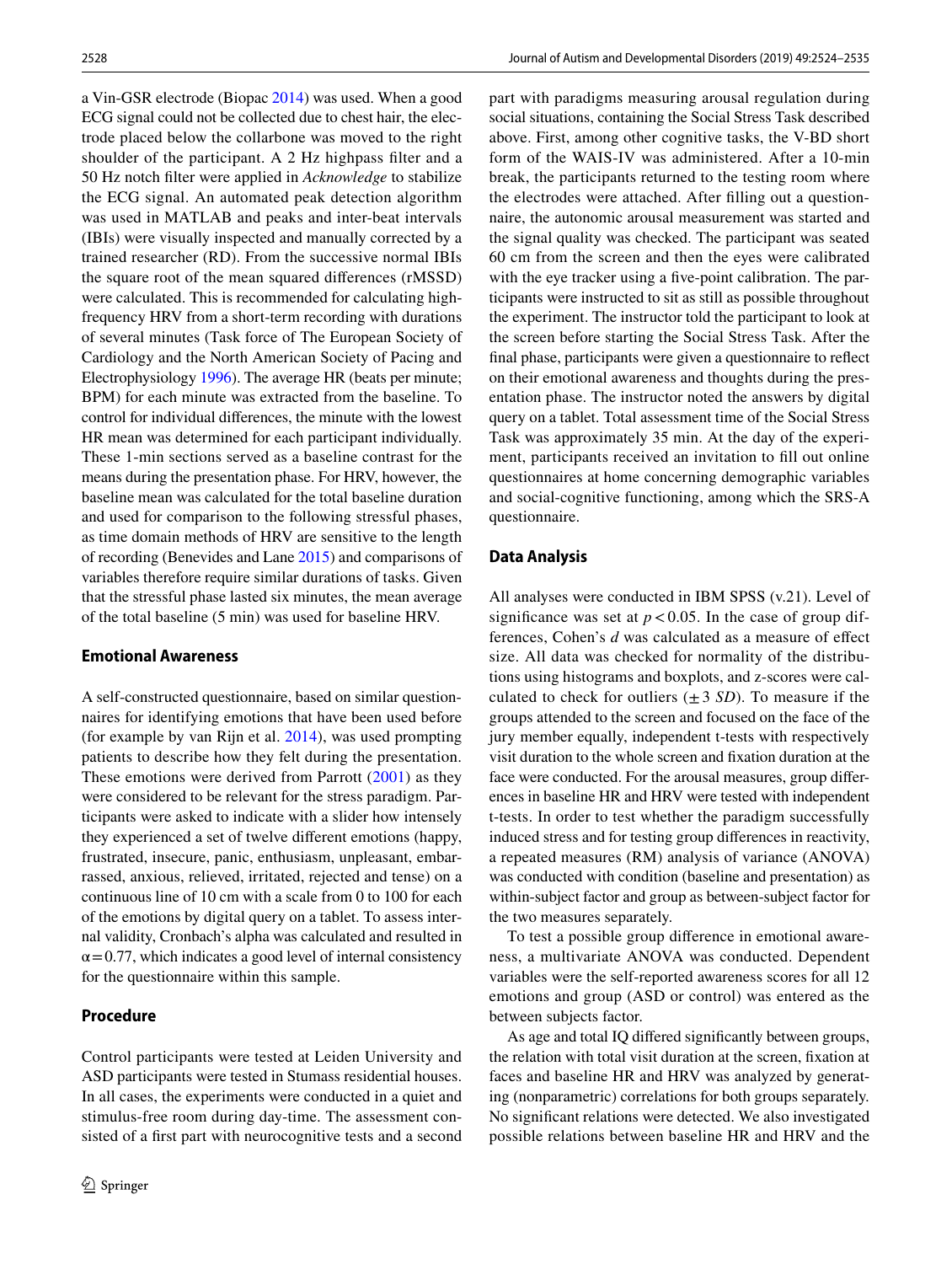#### <span id="page-5-0"></span>**Table 2** Group characteristics

|                                                          | $ASD(N=47)$    | $TD(N=27)$     | $t/\gamma^2/F$     | p          |
|----------------------------------------------------------|----------------|----------------|--------------------|------------|
| Male sex (%)                                             | 74.0           | 74.1           | $\chi^2$ = .00 (1) | .99        |
| Age in years $[M(SD)]$                                   | 22.47 (2.47)   | 20.60 (1.52)   | $t = 4.18(77.9)$   | $< 0.01**$ |
| WAIS- IV total IQ $[M(SD)]$                              | 117.82 (10.43) | 107.78 (11.69) | $t = 3.97(78)$     | $< 0.01**$ |
| SRS-A total score <sup>a</sup> [ <i>M</i> ( <i>SD</i> )] | 62.10(9.62)    | 50.04 (11.23)  | $F = 23.55$        | $< 0.01**$ |
|                                                          |                |                |                    |            |

\**p*<.05

\*\**p*<.001

<sup>a</sup>T-score; missing data in the ASD group  $(n=2)$  and the control group  $(n=1)$ 

factors that are known to infuence HR(V) measurements: medication use (Kushki et al. [2014](#page-9-23); Quintana et al. [2016](#page-10-21); Silke et al. [2002](#page-10-22)) and sex (e.g. Sztajzel et al. [2008](#page-10-23)). No signifcant relations appeared for medication and sex with baseline HR and HRV and therefore none of these variables were included as covariates in further analyses.

### **Results**

One participant in the TD group dropped out because of technical problems  $(n=1)$  and in the ASD group four participants dropped out due to technical problems (*n*=2), incomplete assessment  $(n=1)$ , and physical discomfort due to the electrodes  $(n=1)$ . The sample characteristics for sex, age and estimated IQ for the remaining participants are given in Table [2](#page-5-0). The groups were matched with regard to sex  $(\chi^2)$  $(1) = .07$ ,  $p = .51$ ), while the ASD individuals were significantly older than the TD group  $(t(77,9)=4.18, p < .001)$ . IQ scores were all above 80, but difered between groups such that ASD participants had a higher mean score than the TD group,  $p < .001$ . The individuals with ASD reported to have signifcantly higher SRS-A total scores and subscale scores than TD individuals,  $p < .001$ . (Table [2](#page-5-0)).

At the beginning of the presentation phase, four participants in the ASD group dropped out because they found the phase too difficult to complete. For these participants, eye tracking and emotional awareness data were discarded and only the physiology data from the baseline phase was used for group comparisons.

### **Visual Attention**

Ten participants were excluded for the eye tracking data analysis to control for attention because of technical problems with the hardware (ASD;  $n=3$ , TD;  $n=7$ ); final analyses included 44 ASD and 20 TD subjects. There were no group differences in total visit duration ( $t$  ( $62$ ) = .32,  $p$  = .75) or in fixation at faces  $(t (26, 87) = 1.03, p = .31)$ , see Table [3.](#page-5-1)

For the ECG analyses, four participants were excluded: one ASD participant for all analyses; two ASD participants for HRV analysis only because they represented multivariate

<span id="page-5-1"></span>**Table 3** Gaze behavior: group mean (standard deviation)

|                                            | ASD $(n=44)$   | TD $(n=20)$    | р    |
|--------------------------------------------|----------------|----------------|------|
| Visit duration<br>whole screen<br>(s)      | 156.87 (81.43) | 164.12 (89.01) | .310 |
| Fixation dura-<br>tion AOI face<br>$(s)^a$ | 45.75 (29.60)  | 57.45 (46.17)  | .760 |

a Data was removed for three multivariate outliers in the ASD group



<span id="page-5-2"></span>**Fig. 2** Plot of mean heart rate (HR) across the baseline and presentation phase for each group (error bars displaying SEM)

outliers; and one control participant for HRV analysis only because of technical problems with the hardware. Final sample numbers are provided in the fgures and tables.

#### **Group Diferences in Heart Rate**

No significant differences in baseline HR were found between groups  $(p=.38)$ , see Fig. [2](#page-5-2). The RM ANOVA analysis to test change in HR from baseline to the stressful phases resulted in a main effect for condition  $(F(1,71)=252.98$ ,  $p < .001$ ). No group by condition interaction effect ( $p = .13$ ) was present. These results indicate that HR was increased in the stressful phases, while no group diference in HR reactivity became apparent  $(p=.14)$ , see Fig. [2](#page-5-2).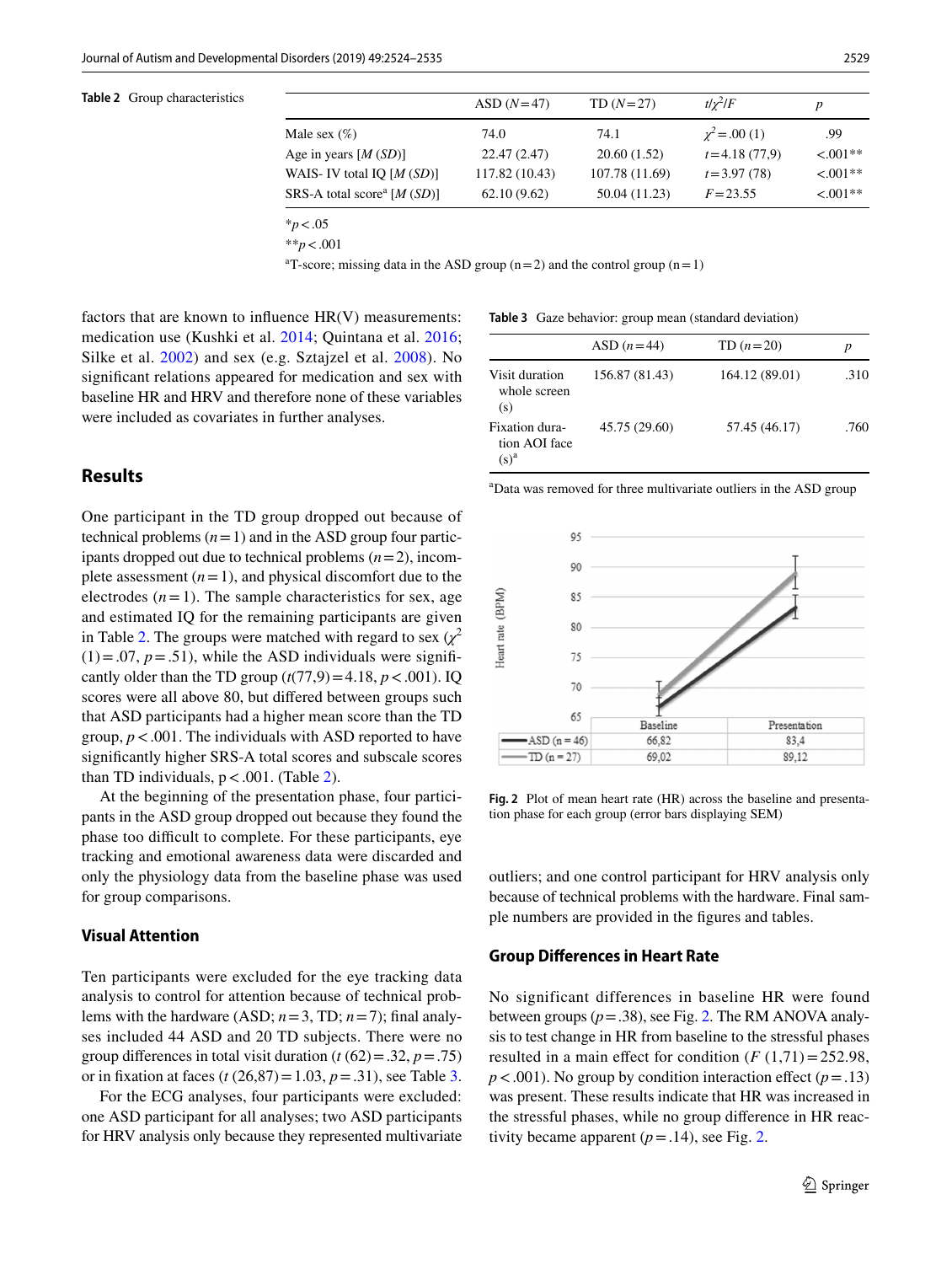### **Group Diferences in Heart Rate Variability**

No significant differences in baseline HRV appeared between groups  $(p=.70)$ , see Fig. [3.](#page-6-0) A RM ANOVA analysis



<span id="page-6-0"></span>**Fig. 3** Plot of mean heart rate variability (HRV; rMSSD) across the baseline and presentation phase for each group (error bars displaying SEM)

**Emotional Awareness** 14 12 Positive Emotions 10 g 6  $\overline{4}$  $\overline{2}$  $\mathbf 0$ Relieved Happy Enthusiastic  $\blacksquare$ ASD (n = 45) 4,98 7,27 9,93  $\blacksquare$  TD (n= 25) 1.76 5,76 8.24

to test change in HRV from baseline to the stressful phases resulted in a main effect for condition  $(F (1,68) = 8.35,$  $p = .005$ ), and a significant group-by-condition interaction effect  $(F(1,68) = 5.37, p = .023)$ . The significant interaction efect indicated that the ASD individuals showed diferent HRV reactivity compared to the TD individuals. Figure [4](#page-6-1) shows this diference; for the control group, HRV lowers from baseline to task, while no change can be seen in the ASD group. The effect size of the group difference in reactivity (i.e. delta score rMSSD) was *d*=0.6 from baseline to presentation, indicating a medium efect size.

### **Emotional Awareness**

Three multivariate outliers (score  $>$  3 SD from group mean on at least 2 emotions) were deleted from the dataset  $(n=2)$ in the control group, and  $n = 1$  in the ASD group). The MANOVA showed no signifcant diference in awareness of emotions between the ASD and the control group,  $p = .44$ . Group means per emotion can be seen in Fig. [4.](#page-6-1)



**Emotional Awareness** 

<span id="page-6-1"></span>**Fig. 4** Emotional awareness during the presentation phase; group mean (error bars displaying SEM)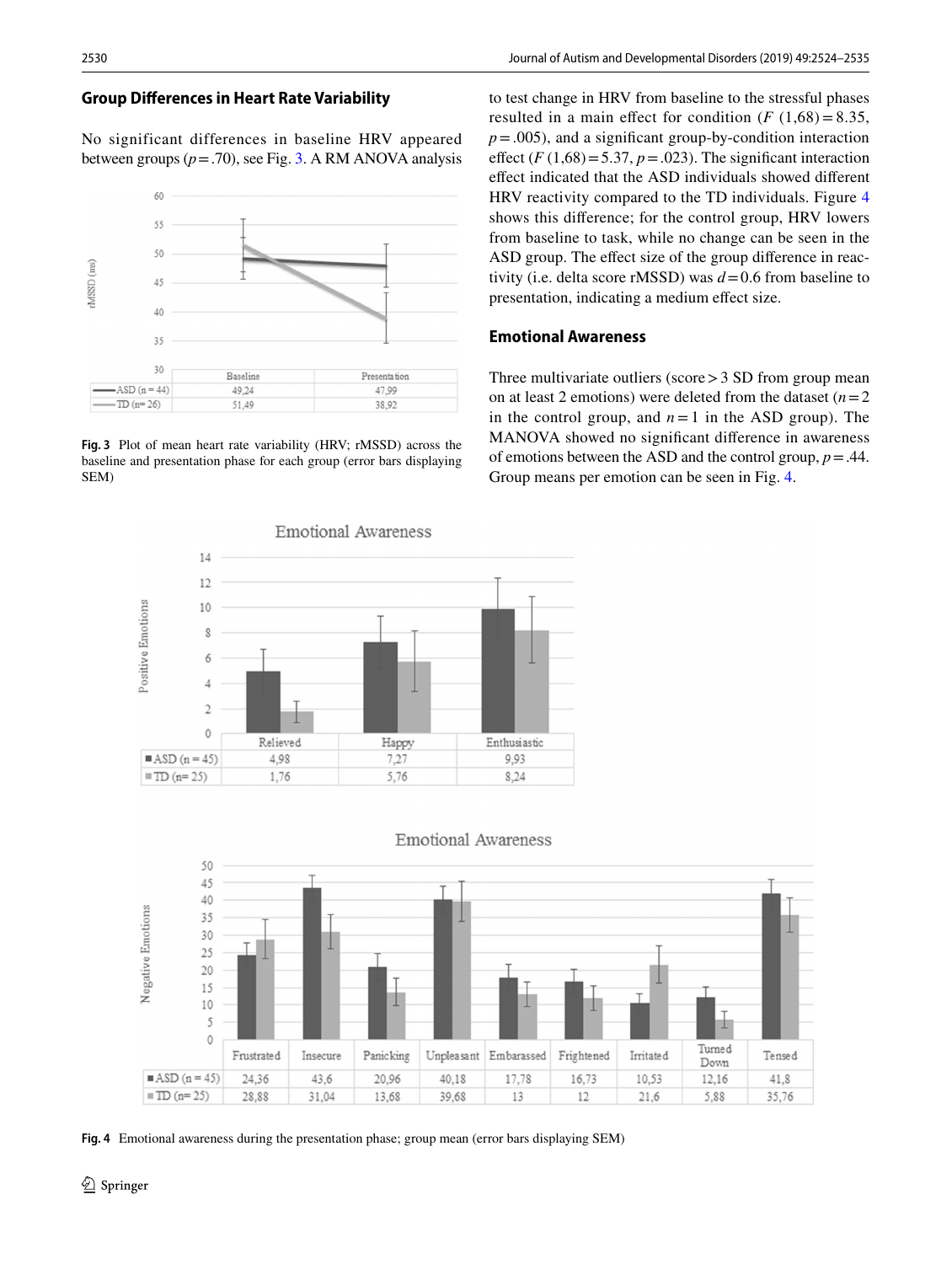Exploratory correlational analyses showed no signifcant correlations between HRV and emotional awareness for the TD or ASD group. A single signifcant negative correlation between HR and feeling unpleasant (*r*=−.29, *p*=.047) was present in the ASD group, see supplemental table.

# **Discussion**

The current study aimed to address the contribution of emotional arousal regulation to social (dys) functioning in young adults with ASD, compared to their TD peers. Physiological arousal measures were included to investigate if young adults with ASD would display lower cardiac control during rest and less reactivity compared to their TD peers, as a sign of their physiological state not matching the environmental demands. Contrary to our expectations, the physiological arousal results showed comparable heart rate variability during rest and comparable heart rate reactivity to social stress between the autism and the control group. However, as hypothesized, lower HRV reactivity was found in the adults with ASD compared to their TD peers, indicating less autonomic sensitivity to the stressful social situation. Finally, no overall diference in emotional awareness was found between the ASD and the control individuals.

The decrease in HRV in TD individuals from baseline to the stressful tasks found in this study refects a change in parasympathetic outfow and is congruent with previous research in TD individuals with the TSST (Shahrestani et al. [2015](#page-10-10)) and other psychological stress tasks like the Stroop Word Color Confict Test (Delaney and Brodie [2000](#page-9-24)). Phasic HRV suppression is an autonomic response to stress, which refects the withdrawal of cardiac vagal control and the activation of the defensive systems to cope with a stressor (Park and Thayer [2014](#page-10-24); Thayer and Lane [2000\)](#page-11-2). According to the Polyvagal Theory (Porges [2003\)](#page-10-25), lower control of the vagal brake prevents individuals from rapidly engaging and disengaging from others and from self-soothing behaviors and calm behavioral states, thereby preventing the establishment and successful continuation of social interactions. We therefore tentatively conclude that while their ANS adequately signals social stress, young adults with ASD show maladaptive cardiac control during arousal regulation, which may play a crucial role in the difficulties in social contexts that many individuals with ASD encounter. This is in line with earlier research in adolescents with ASD by Edmiston et al. [\(2016](#page-9-9)), that indicated that less change in RSA from baseline during the TSST was related to greater severity of social problems in the ASD group. The authors concluded that the ASD participants showed reduced physiological self- regulation throughout the task. It is necessary to establish whether the fnding of atypical HRV reactivity to socially stressful situations can be replicated in additional, sufficiently large, ASD samples. If so, then this would strengthen the notion that lower control of the vagal brake (as refected in less HRV reactivity) constitutes a physiological marker of deviant functioning in social situations across the spectrum.

Given the fnding of lower HRV reactivity in the young adults with autism, it could be speculated that one might expect higher levels of self-reported negative emotions in these individuals, as their HRV response indicates that they were not able to regulate their stress efectively. The current fndings showed no overall diference in emotional awareness between the ASD and the control individuals. Based on the heart rate data, our study suggests that awareness of emotional arousal seems intact in young adults with ASD, but future research should aim to unravel the emotional consequences of diminished HRV reactivity to the social environment.

A possible explanation for often reported difficulties with emotion regulation in individuals with ASD (Laurent and Rubin [2004;](#page-9-25) Loveland [2012;](#page-9-26) Nuske et al. [2013\)](#page-10-26) is the high co-occurrence of alexithymia (Bird and Cook [2013](#page-9-27)). It has been found that alexithymic individuals show low withinindividual correlations among physiological, subjective, and behavioral responses (Peasley-Miklus et al. [2016;](#page-10-27) Taylor and Bagby [2004\)](#page-10-28) and alexithymia has been linked to diminished vagal withdrawal (Neumann et al. [2004\)](#page-10-29). Future studies investigating emotional arousal regulation in ASD should therefore incorporate measures of alexithymia, body awareness and interoception (perception of bodily changes) to disentangle the role of cardiac regulation in emotion regulation and the negative consequences this might have for social behavior in individuals with autism. Concurrently, studies with in-depth relationships between physiological arousal and self-reported emotional awareness/arousal in autism are warranted, and we recommend to incorporate for example heartbeat detection tasks and interoception questionnaires. Although exploratory analyses between physiological arousal and subjective awareness of negative emotions in the current study rendered mostly negative results, a weak but signifcant contradictory relationship was present in the ASD group only (higher HR associated with feeling less unpleasant), which could marginally hint at a proneness for misinterpretation of arousal signals in ASD.

It was also found in this study that both ASD and TD individuals focused very little on the face of the jury member during the stressful task  $\left($  < 25% of the time), indicating high avoidance. As similar levels of avoidance were found in both groups, the observed abnormal arousal response in the individuals with autism could not be explained by differences in attention to the face and thus exposure to the stressor. Previous studies did show atypical attention towards faces in adults with ASD (Baron-Cohen et al. [2001](#page-8-6); Fletcher-Watson et al. [2009;](#page-9-28) Riby and Hancock [2008](#page-10-30)). However, it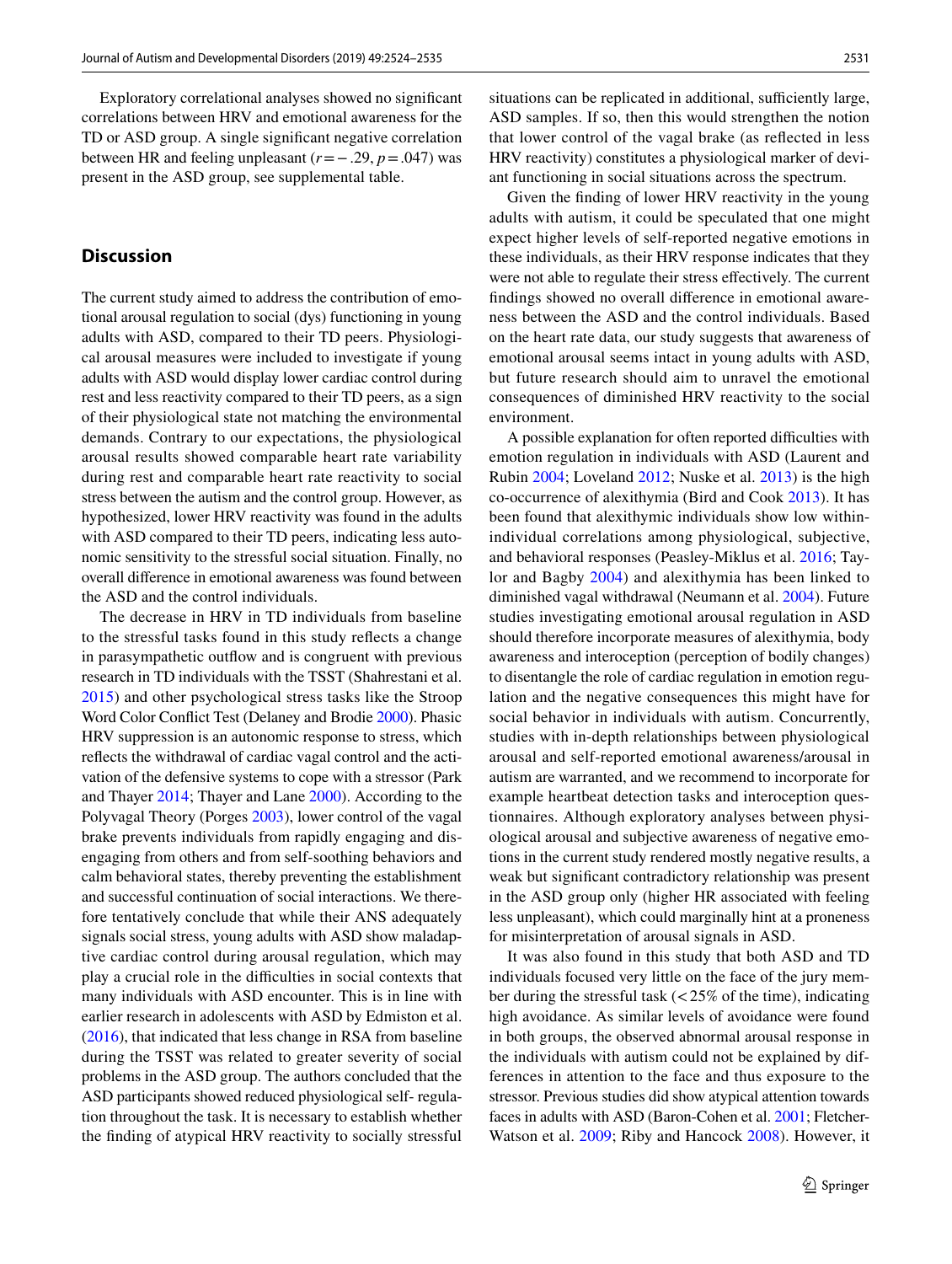has also been found that alexithymia predicts eye fxations in individuals with ASD (Bird et al. [2011\)](#page-9-29). In the current study, the stressful situation might have infuenced looking behavior in a way that maximizes avoidance, not only in the group with ASD but also in the control group. Future studies investigating simultaneous visual attention and response to stressful stimuli should therefore take into account that the nature of the stressor might infuence visual attention.

This study has several limitations worth noting. First, there was a signifcant age diference between groups. As a result of many students with ASD experiencing study delay (Anderson et al. [2018](#page-8-7)), the mean age of the controls was lower than of the ASD group, affecting comparability. However, the age range of both groups fell well within the young adult age. Second, some researchers argue that the TSST is not a stressful task for individuals with autism (Lanni et al. [2012\)](#page-9-30). However, all participants showed an increase in arousal from baseline to stressful tasks and therefore we are confdent that our experimental manipulation successfully induced stress in most participants, at least on a physiological level. Furthermore, besides co-morbidities, other variables such as physical exercise and body mass index have been suggested to infuence HRV (Barutcu et al. [2005](#page-8-8); Rennie et al. [2003](#page-10-31)) but were not controlled for in this study. However, well-established factors infuencing HRV, like medication use and age, were taken into consideration. Another strength of our study is that we controlled for visual attention by using eye-tracking.

In conclusion, these fndings suggest reduced physiological self-regulation to psychosocial stress in young adults with ASD. Furthermore, these fndings suggest that regardless of their high functioning in daily life -as refected in high education levels and high IQ-, most of these young adults with ASD show fundamental deviations in their arousal regulation compared to their TD peers. Deficits in arousal regulation may result in being overwhelmed by emotions, which interferes with competent functioning in social situations, but may also impair the overall quality of life (Adrian et al. [2011](#page-8-0); Mennin et al. [2007](#page-10-32); Thompson et al. [2008\)](#page-11-0). By investigating the relation of HRV with social behaviors, for example in an interactive setting, and the effect of emotion regulation training on cardiac control in ASD, it will be possible to determine whether ANS functioning is an important underlying mechanism of social behavior in autism.

**Acknowledgments** The authors would like to thank Jantiene Schoorl for her help with the paradigm, Emine Gurbuz and Rianneke Bulder for their help with data collection and Elio Sjak-Shie for his technical support with the physiology analysis.

**Author Contributions** Under supervision of TZ, SR, WS and HS, RRD collected the data. RRD and TZ performed analysis and drafted the manuscript. SR, WS and HS were involved in fnalizing the manuscript. **Funding** This work was supported by the scientifc board of the independent foundation Jados.

### **Compliance with Ethical Standards**

**Conflict of interest** Renee Dijkhuis is employed as a tutor at Stumass and Wouter Staal and Hanna Swaab are board members of the scientific board of Jados. The authors report no biomedical fnancial interests or potential conficts of interest.

**Open Access** This article is distributed under the terms of the Creative Commons Attribution 4.0 International License ([http://creativeco](http://creativecommons.org/licenses/by/4.0/) [mmons.org/licenses/by/4.0/](http://creativecommons.org/licenses/by/4.0/)), which permits unrestricted use, distribution, and reproduction in any medium, provided you give appropriate credit to the original author(s) and the source, provide a link to the Creative Commons license, and indicate if changes were made.

## **References**

- <span id="page-8-0"></span>Adrian, M., Zeman, J., & Veits, G. (2011). Methodological implications of the afect revolution: A 35-year review of emotion regulation assessment in children. *Journal of Experimental Child Psychology, 110*(2), 171–197.<https://doi.org/10.1016/j.jecp.2011.03.009>.
- <span id="page-8-5"></span>Althaus, M., Mulder, L. J., Mulder, G., Aarnoudse, C. C., & Minderaa, R. B. (1999). Cardiac adaptivity to attention-demanding tasks in children with a pervasive developmental disorder not otherwise specifed (PDD-NOS). *Biological Psychiatry, 46*(6), 799–809. [https://doi.org/10.1016/S0006-3223\(98\)00374-6](https://doi.org/10.1016/S0006-3223(98)00374-6).
- <span id="page-8-7"></span>Anderson, A. H., Carter, M., & Stephenson, J. (2018). Perspectives of university students with autism spectrum disorder. *Journal of Autism and Developmental Disorders, 48*(3), 651–665.
- <span id="page-8-1"></span>Bachevalier, J., & Loveland, K. A. (2006). The orbitofrontal-amygdala circuit and self-regulation of social-emotional behavior in autism. *Neuroscience and Biobehavioral Reviews, 30*(1), 97–117. [https://](https://doi.org/10.1016/j.neubiorev.2005.07.002) [doi.org/10.1016/j.neubiorev.2005.07.002.](https://doi.org/10.1016/j.neubiorev.2005.07.002)
- <span id="page-8-3"></span>Bal, E., Harden, E., Lamb, D., Van Hecke, A. V., Denver, J. W., & Porges, S. W. (2009). Emotion recognition in children with autism spectrum disorders: Relations to eye gaze and autonomic state. *Journal of Autism and Developmental Disorders, 40*(3), 358–370. <https://doi.org/10.1007/s10803-009-0884-3>.
- <span id="page-8-6"></span>Baron-Cohen, S., Wheelwright, S., Hill, J., Raste, Y., & Plumb, I. (2001). The "Reading the Mind in the Eyes" Test revised version: a study with normal adults, and adults with Asperger syndrome or high-functioning autism. *Journal of Child Psychology and Psychiatry and Allied Disciplines, 42*(2), 241–251.
- <span id="page-8-2"></span>Barrett, L. F., Gross, J., Christensen, T. C., & Benvenuto, M. (2001). Knowing what you're feeling and knowing what to do about it: Mapping the relation between emotion diferentiation and emotion regulation. *Cognition and Emotion, 15*(6), 713–724. [https://doi.](https://doi.org/10.1080/02699930143000239) [org/10.1080/02699930143000239](https://doi.org/10.1080/02699930143000239).
- <span id="page-8-8"></span>Barutcu, I., Esen, A. M., Kaya, D., Turkmen, M., Karakaya, O., Melek, M., et al. (2005). Cigarette smoking and heart rate variability: Dynamic infuence of parasympathetic and sympathetic maneuvers. *Annals of Noninvasive Electrocardiology, 10*(3), 324–329. <https://doi.org/10.1111/j.1542-474X.2005.00636.x>.
- <span id="page-8-4"></span>Benevides, T. W., & Lane, S. J. (2015). A review of cardiac autonomic measures: Considerations for examination of physiological response in children with autism spectrum disorder. *Journal of Autism and Developmental Disorders, 45*(2), 560–575. [https://](https://doi.org/10.1007/s10803-013-1971-z) [doi.org/10.1007/s10803-013-1971-z.](https://doi.org/10.1007/s10803-013-1971-z)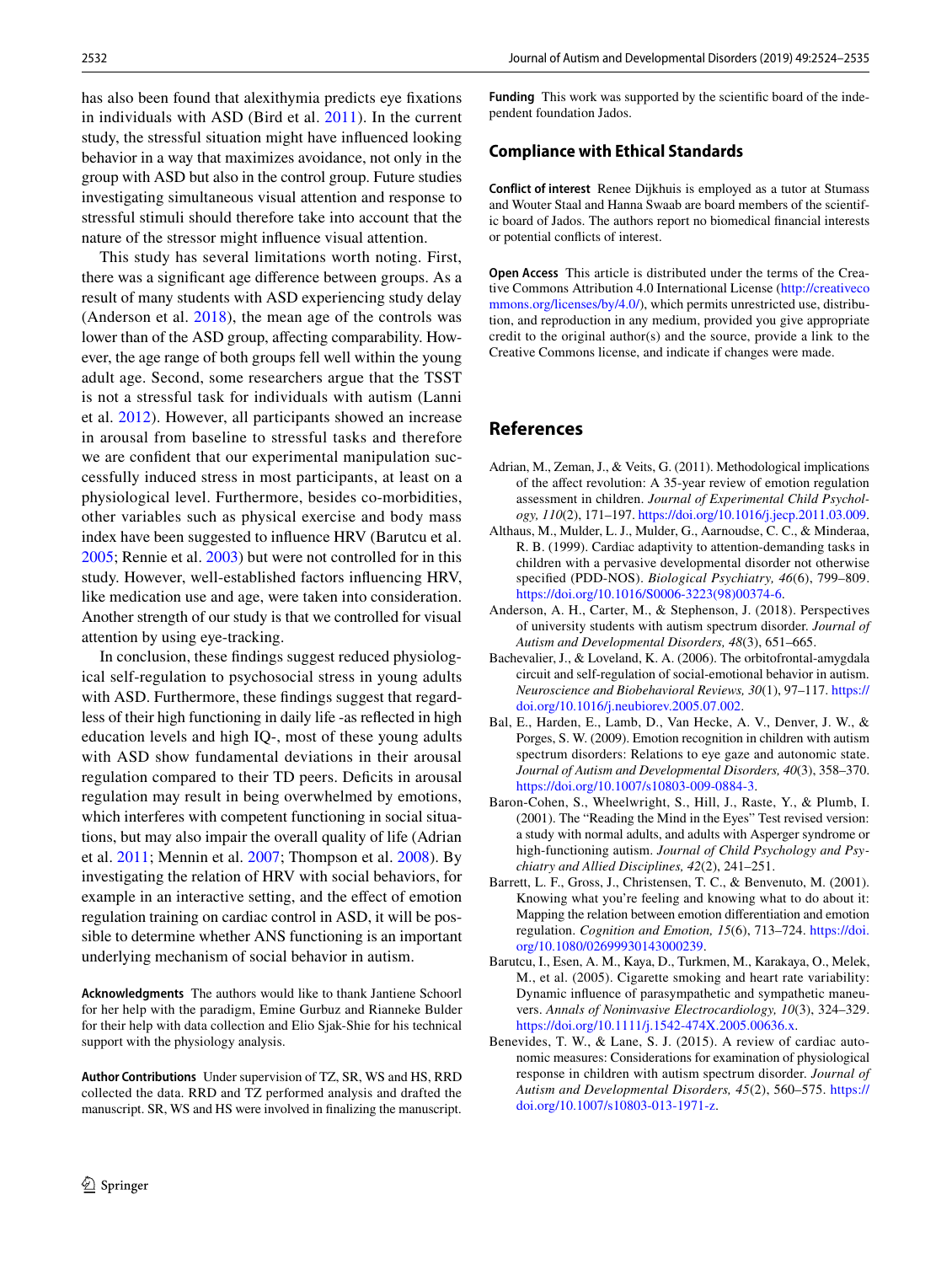- <span id="page-9-22"></span>Biopac, S. I. (2014). Grounding Guidelines. Biopac, Systems inc. Retrieved from [https://www.biopac.com/knowledge-base/groun](https://www.biopac.com/knowledge-base/grounding-guidelines/) [ding-guidelines/.](https://www.biopac.com/knowledge-base/grounding-guidelines/)
- <span id="page-9-27"></span>Bird, G., & Cook, R. (2013). Mixed emotions: The contribution of alexithymia to the emotional symptoms of autism. *Translational Psychiatry*.<https://doi.org/10.1038/tp.2013.61>.
- <span id="page-9-29"></span>Bird, G., Press, C., & Richardson, D. C. (2011). The role of alexithymia in reduced eye-fxation in autism spectrum conditions. *Journal of autism and developmental disorders, 41*(11), 1556–1564.
- <span id="page-9-13"></span>Bölte, S., Feineis-Matthews, S., & Poustka, F. (2008). Brief report: Emotional processing in high-functioning autism—physiological reactivity and afective report. *Journal of Autism and Developmental Disorders, 38*(4), 776–781.
- <span id="page-9-16"></span>Constantino, J. N., & Todd, R. D. (2005). Intergenerational transmission of subthreshold autistic traits in the general population. *Biological Psychiatry, 57*(6), 655–660. [https://doi.org/10.1016/j.](https://doi.org/10.1016/j.biopsych.2004.12.014) [biopsych.2004.12.014.](https://doi.org/10.1016/j.biopsych.2004.12.014)
- <span id="page-9-19"></span>Crawford, J. R., Allum, S., & Kinion, J. E. (2008). An index-based short form of the WAIS-III with accompanying analysis of reliability and abnormality of diferences. *British Journal of Clinical Psychology, 47*(2), 215–237. [https://doi.org/10.1348/014466507X](https://doi.org/10.1348/014466507X258859) [258859.](https://doi.org/10.1348/014466507X258859)
- <span id="page-9-24"></span>Delaney, J. P. A., & Brodie, D. A. (2000). Effects of short-term psychological stress on the time and frequency domains of heart-rate variability. *Perceptual and Motor Skills, 91*(2), 515–524. [https://](https://doi.org/10.2466/pms.2000.91.2.515) [doi.org/10.2466/pms.2000.91.2.515](https://doi.org/10.2466/pms.2000.91.2.515).
- <span id="page-9-17"></span>Denney, D. A., Ringe, W. K., & Lacritz, L. H. (2015). Dyadic short forms of the Wechsler Adult Intelligence Scale-IV. *Archives of Clinical Neuropsychology, 30*(5), 404–412. [https://doi.](https://doi.org/10.1093/arclin/acv035) [org/10.1093/arclin/acv035.](https://doi.org/10.1093/arclin/acv035)
- <span id="page-9-20"></span>Dickerson, S. S., & Kemeny, M. E. (2004). Acute stressors and cortisol responses: a theoretical integration and synthesis of laboratory research. *Psychological Bulletin, 130*(3), 355–391. [https://doi.](https://doi.org/10.1037/0033-2909.130.3.355) [org/10.1037/0033-2909.130.3.355.](https://doi.org/10.1037/0033-2909.130.3.355)
- <span id="page-9-14"></span>Dijkhuis, R. R., Ziermans, T. B., Van Rijn, S., Staal, W. G., & Swaab, H. (2017). Self-regulation and quality of life in high-functioning young adults with autism. *Autism, 21*(7), 896–906. [https://doi.](https://doi.org/10.1177/1362361316655525) [org/10.1177/1362361316655525.](https://doi.org/10.1177/1362361316655525)
- <span id="page-9-9"></span>Edmiston, E. K., Jones, R. M., & Corbett, B. A. (2016). Physiological response to social evaluative threat in adolescents with autism spectrum disorder. *Journal of Autism and Developmental Disorders, 46*(9), 2992–3005.
- <span id="page-9-3"></span>Eisenberg, N., Valiente, C., & Eggum, N. D. (2010). Self-regulation and school readiness. *Early Education and Development, 21*(5), 681–698.<https://doi.org/10.1080/10409289.2010.497451>.
- <span id="page-9-4"></span>Fabes, R. A., Eisenberg, N., & Eisenbud, L. (1993). Behavioral and physiological correlates of children's reactions to others in distress. *Developmental Psychology, 29*(4), 655–663. [https://doi.](https://doi.org/10.1037/0012-1649.29.4.655) [org/10.1037/0012-1649.29.4.655.](https://doi.org/10.1037/0012-1649.29.4.655)
- <span id="page-9-28"></span>Fletcher-Watson, S., Leekam, S. R., Benson, V., Frank, M. C., & Findlay, J. M. (2009). Eye-movements reveal attention to social information in autism spectrum disorder. *Neuropsychologia, 47*(1), 248–257. [https://doi.org/10.1016/j.neuropsychologi](https://doi.org/10.1016/j.neuropsychologia.2008.07.016) [a.2008.07.016.](https://doi.org/10.1016/j.neuropsychologia.2008.07.016)
- <span id="page-9-18"></span>Girard, T. A., Axelrod, B. N., Patel, R., & Crawford, J. R. (2015). Wechsler Adult Intelligence Scale–IV dyads for estimating global intelligence. *Assessment, 22*(4), 441–448. [https://doi.](https://doi.org/10.1177/1073191114551551) [org/10.1177/1073191114551551.](https://doi.org/10.1177/1073191114551551)
- <span id="page-9-1"></span>Guy, L., Souders, M., Bradstreet, L., Delussey, C., & Herrington, J. (2014). Emotion regulation and mental health. *Journal of Autism and Developmental Disorders*. [https://doi.org/10.1007/s1080](https://doi.org/10.1007/s10803-014-2124-8) [3-014-2124-8](https://doi.org/10.1007/s10803-014-2124-8).
- <span id="page-9-5"></span>Heilman, K. J., Bal, E., Bazhenova, O. V., Sorokin, Y., Perlman, S. B., Hanley, M. C., et al. (2008). Physiological responses to social and physical challenges in children: Quantifying mechanisms

supporting social engagement and mobilization behaviors. *Developmental Psychobiology, 50*(2), 171–182. [https://doi.org/10.1002/](https://doi.org/10.1002/dev.20257) [dev.20257](https://doi.org/10.1002/dev.20257).

- <span id="page-9-6"></span>Henderson, H. A., Marshall, P. J., Fox, N. A., & Rubin, K. H. (2004). Psychophysiological and behavioral evidence for varying forms and functions of nonsocial behavior in preschoolers author (s): Heather A. Henderson, Peter J. Marshall, Nathan A. Fox and Kenneth H. Rubin Published by : Wiley on behalf of the Society. *Child Development, 75*(1), 251–263.
- <span id="page-9-21"></span>Hessels, R. S., Kemner, C., van den Boomen, C., & Hooge, I. T. C. (2015). The area-of-interest problem in eyetracking research: A noise-robust solution for face and sparse stimuli. *Behavior Research Methods, 48*(4), 1694–1712.
- <span id="page-9-15"></span>Hill, E., Berthoz, S., & Frith, U. (2004). Brief report: Cognitive processing of own emotions in individuals with autistic spectrum disorder and in their relatives. *Journal of Autism and Developmental Disorders, 34*(2), 229–235.
- <span id="page-9-11"></span>Hollocks, M. J., Howlin, P., Papadopoulos, A. S., Khondoker, M., & Simonof, E. (2014). Diferences in HPA-axis and heart rate responsiveness to psychosocial stress in children with autism spectrum disorders with and without co-morbid anxiety. *Psychoneuroendocrinology, 46,* 32–45.
- <span id="page-9-12"></span>Jansen, L. M. C., Gispen-de Wied, C. C., Wiegant, V. M., Westenberg, H. G. M., Lahuis, B. E., & van Engeland, H. (2006). Autonomic and neuroendocrine responses to a psychosocial stressor in adults with Autistic Spectrum Disorder. *Journal of Autism and Developmental Disorders, 36*(7), 891–899. [https://doi.org/10.1007/s1080](https://doi.org/10.1007/s10803-006-0124-z) [3-006-0124-z.](https://doi.org/10.1007/s10803-006-0124-z)
- <span id="page-9-8"></span>Kirschbaum, C., Pirke, K. M., & Hellhammer, D. H. (1993). The 'Trier Social Stress Test'—a tool for investigating psychobiological stress responses in a laboratory setting. *Neuropsychobiology, 28*(1–2), 76–81.<https://doi.org/10.1159/000119004>.
- <span id="page-9-7"></span>Klusek, J., Roberts, J. E., & Losh, M. (2014). Cardiac autonomic regulation in autism and fragile X syndrome: A review. *Psychological Bulletin, 141*(1), 141–175. [https://doi.org/10.1037/a0038237.](https://doi.org/10.1037/a0038237)
- <span id="page-9-23"></span>Kushki, A., Brian, J., Dupuis, A., & Anagnostou, E. (2014). Functional autonomic nervous system profle in children with autism spectrum disorder. *Molecular Autism, 5*(1), 39. [https://doi.](https://doi.org/10.1186/2040-2392-5-39) [org/10.1186/2040-2392-5-39](https://doi.org/10.1186/2040-2392-5-39).
- <span id="page-9-30"></span>Lanni, K. E., Schupp, C. W., Simon, D., & Corbett, B. A. (2012). Verbal ability, social stress, and anxiety in children with autistic disorder. *Autism: The International Journal of Research and Practice, 16*(2), 123–138.<https://doi.org/10.1177/1362361311425916>.
- <span id="page-9-25"></span>Laurent, A. C., & Rubin, E. (2004). Challenges in emotional regulation in aspergers syndrome and high-functioning autism. *Topics in Language Disorders, 24,* 286–297.
- <span id="page-9-10"></span>Levine, T. P., Sheinkopf, S. J., Pescosolido, M., Rodino, A., Elia, G., & Lester, B. (2012). Physiologic arousal to social stress in children with autism spectrum disorders: A pilot study. *Research in Autism Spectrum Disorders, 6*(1), 177–183. [https://doi.org/10.1016/j.](https://doi.org/10.1016/j.rasd.2011.04.003) [rasd.2011.04.003.](https://doi.org/10.1016/j.rasd.2011.04.003)
- <span id="page-9-2"></span>Loveland, K. A. (2005). Social-emotional impairment and self-regulation in autism spectrum disorders. In J. Nadel & D. Muir (Eds.), *Emotional development: Recent research advances* (pp. 365–382). Oxford: Oxford University Press. [https://doi.org/10.1093/acpro](https://doi.org/10.1093/acprof:oso/9780198528845.003.0014) [f:oso/9780198528845.003.0014.](https://doi.org/10.1093/acprof:oso/9780198528845.003.0014)
- <span id="page-9-26"></span>Loveland, K. A. (2012). Social-emotional impairment and self-regulation in autism spectrum disorders. In J. Nadel & D. Muir (Eds.), *Emotional development: Recent research advances* (pp. 365–376). New York: Oxford University Press. [https://doi.org/10.1093/acpro](https://doi.org/10.1093/acprof:oso/9780198528845.003.0014) [f:oso/9780198528845.003.0014.](https://doi.org/10.1093/acprof:oso/9780198528845.003.0014)
- <span id="page-9-0"></span>Mazefsky, C. A., Herrington, J., Siegel, M., Scarpa, A., Maddox, B. B., Scahill, L., et al. (2013). The role of emotion regulation in autism spectrum disorder. *Journal of the American Academy of Child and*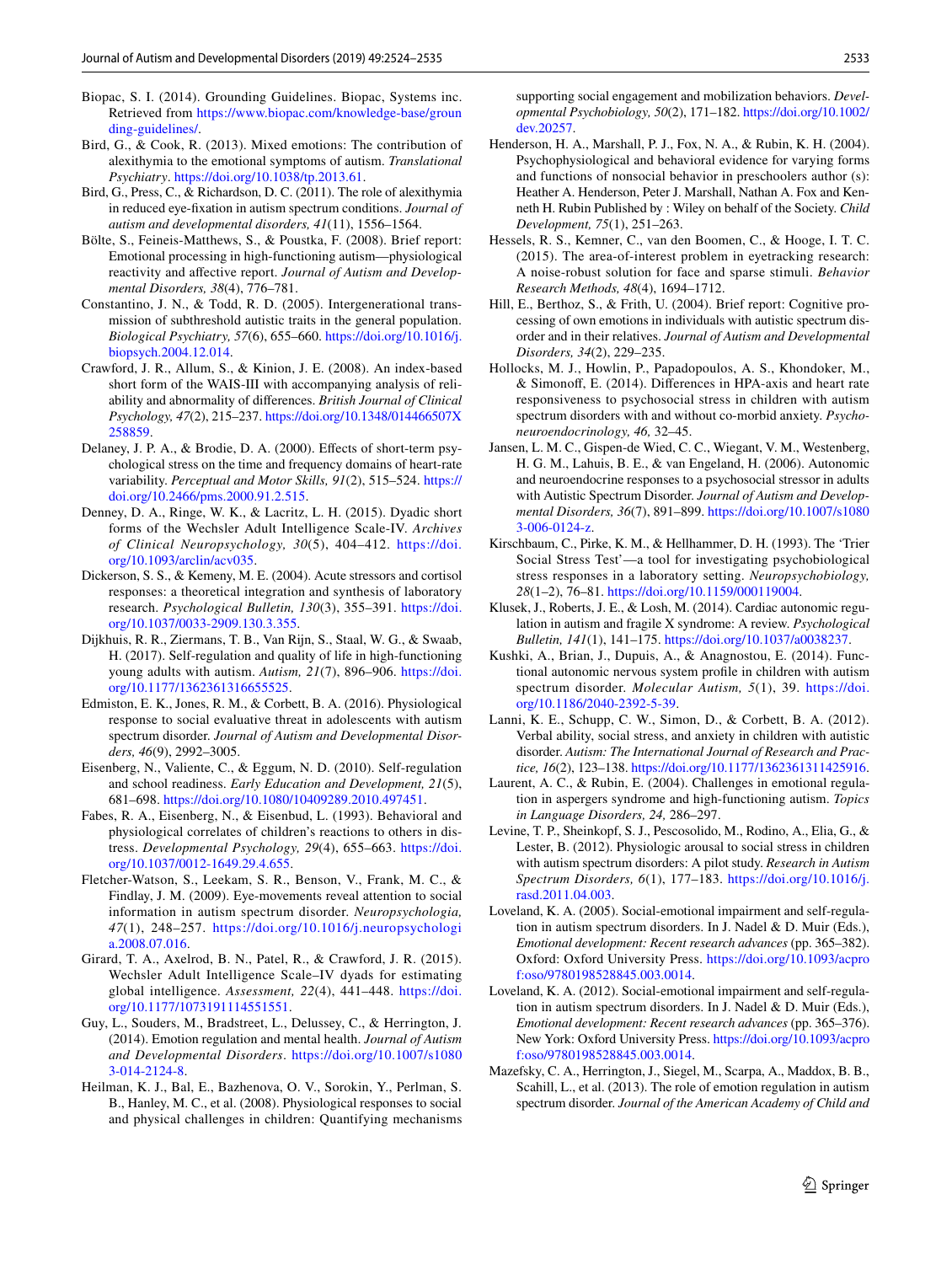*Adolescent Psychiatry, 52*(7), 679–688. [https://doi.org/10.1016/j.](https://doi.org/10.1016/j.jaac.2013.05.006) [jaac.2013.05.006](https://doi.org/10.1016/j.jaac.2013.05.006).

- <span id="page-10-32"></span>Mennin, D. S., Holaway, R. M., Fresco, D. M., Moore, M. T., & Heimberg, R. G. (2007). Delineating components of emotion and its dysregulation in anxiety and mood psychopathology. *Behavior Therapy, 38*(3), 284–302. [https://doi.org/10.1016/j.](https://doi.org/10.1016/j.beth.2006.09.001) [beth.2006.09.001.](https://doi.org/10.1016/j.beth.2006.09.001)
- <span id="page-10-11"></span>Mertens, J., Zane, E. R., Neumeyer, K., & Grossman, R. B. (2017). How anxious do you think I am? Relationship between state and trait anxiety in children with and without ASD during social tasks. *Journal of Autism and Developmental Disorders*. [https://](https://doi.org/10.1007/s10803-016-2979-y) [doi.org/10.1007/s10803-016-2979-y](https://doi.org/10.1007/s10803-016-2979-y).
- <span id="page-10-8"></span>Ming, X., Julu, P. O. O., Brimacombe, M., Connor, S., & Daniels, M. L. (2005). Reduced cardiac parasympathetic activity in children with autism. *Brain and Development, 27*(7), 509–516. [https://doi.](https://doi.org/10.1016/j.braindev.2005.01.003) [org/10.1016/j.braindev.2005.01.003](https://doi.org/10.1016/j.braindev.2005.01.003).
- <span id="page-10-9"></span>Neuhaus, E., Bernier, R., & Beauchaine, T. P. (2014). Brief report: social skills, internalizing and externalizing symptoms, and respiratory sinus arrhythmia in autism. *Journal of Autism and Developmental Disorders, 44*(3), 730–737. [https://doi.org/10.1007/s1080](https://doi.org/10.1007/s10803-013-1923-7) [3-013-1923-7](https://doi.org/10.1007/s10803-013-1923-7).
- <span id="page-10-29"></span>Neumann, S. A., Sollers, J. J., III, Thayer, J. F., & Waldstein, S. R. (2004). Alexithymia predicts attenuated autonomic reactivity, but prolonged recovery to anger recall in young women. *International Journal of Psychophysiology, 53*(3), 183–195.
- <span id="page-10-26"></span>Nuske, H. J., Vivanti, G., & Dissanayake, C. (2013). Are emotion impairments unique to, universal, or specifc in autism spectrum disorder? *A comprehensive review. Cognition & Emotion, 27*(6), 1042–1061. [https://doi.org/10.1080/02699931.2012.762900.](https://doi.org/10.1080/02699931.2012.762900)
- <span id="page-10-18"></span>Olsen, A. (2012). The Tobii I-VT Fixation Filter Algorithm description. Retrieved from [www.tobii.com.](http://www.tobii.com)
- <span id="page-10-24"></span>Park, G., & Thayer, J. F. (2014). From the heart to the mind: Cardiac vagal tone modulates top-down and bottom-up visual perception and attention to emotional stimuli. *Frontiers in Psychology, 5*(MAY), 1–8. [https://doi.org/10.3389/fpsyg.2014.00278.](https://doi.org/10.3389/fpsyg.2014.00278)
- <span id="page-10-20"></span>Parrott, W. G. (2001). *Emotions in social psychology*. Philadelphia: Psychology Press.
- <span id="page-10-2"></span>Patriquin, M. A., Lorenzi, J., Scarpa, A., & Bell, M. A. (2014). Developmental trajectories of respiratory sinus arrhythmia: Associations with social responsiveness. *Developmental Psychobiology, 56*(3), 317–326. [https://doi.org/10.1002/dev.21100.Developmen](https://doi.org/10.1002/dev.21100.Developmental) [tal.](https://doi.org/10.1002/dev.21100.Developmental)
- <span id="page-10-3"></span>Patriquin, M. A., Scarpa, A., Friedman, B. H., & Porges, S. W. (2011). Respiratory sinus arrhythmia: A marker for positive social functioning and receptive language skills in children with autism spectrum disorders. *Developmental Psychobiology, 55*(2), 101–112. <https://doi.org/10.1002/dev.21002>.
- <span id="page-10-27"></span>Peasley-Miklus, C. E., Panayiotou, G., & Vrana, S. R. (2016). Alexithymia predicts arousal-based processing deficits and discordance between emotion response systems during emotional imagery. *Emotion, 16*(2), 164–174.<https://doi.org/10.1037/emo0000086>.
- <span id="page-10-4"></span>Porges, S. W. (2001). The Polyvagal theory: Phylogenetic substrates of a social nervous system. *International journal of psychophysiology, 42*(2), 123–146.
- <span id="page-10-25"></span>Porges, S. W. (2003). The Polyvagal theory: Phylogenetic contributions to social behavior. *Physiology and Behavior, 79*(3), 503–513. [https](https://doi.org/10.1016/S0031-9384(03)00156-2) [://doi.org/10.1016/S0031-9384\(03\)00156-2](https://doi.org/10.1016/S0031-9384(03)00156-2).
- <span id="page-10-5"></span>Porges, S. W. (2007). The Polyvagal perspective. *Biological Psychology, 74*(2), 116–143.
- <span id="page-10-12"></span>Porges, S. W., Doussard-Roosevelt, J. A., & Maiti, A. K. (1994). Vagal tone and the physiological regulation of emotion. *Monographs of the Society for Research in Child Development, 59*(2), 167–186.
- <span id="page-10-6"></span>Porges, S. W., Macellaio, M., Stanfll, S. D., McCue, K., Lewis, G. F., Harden, E. R., et al. (2013). Respiratory sinus arrhythmia and auditory processing in autism: Modifiable deficits of an

integrated social engagement system? *International Journal of Psychophysiology, 88*(3), 261–270. [https://doi.org/10.1016/j.ijpsy](https://doi.org/10.1016/j.ijpsycho.2012.11.009) [cho.2012.11.009.](https://doi.org/10.1016/j.ijpsycho.2012.11.009)

- <span id="page-10-21"></span>Quintana, D., Alvares, G., & Heathers, J. (2016). Guidelines for Reporting Articles on Psychiatry and Heart rate variability (GRAPH): Recommendations to advance research communication. *Translational Psychiatry, 6*(e803), 1–10. [https://doi.](https://doi.org/10.1038/tp.2016.73) [org/10.1038/tp.2016.73.](https://doi.org/10.1038/tp.2016.73)
- <span id="page-10-31"></span>Rennie, K. L., Hemingway, H., Kumari, M., Brunner, E., Malik, M., & Marmot, M. (2003). Efects of moderate and vigorous physical activity on heart rate variability in a British study of civil servants. *American Journal of Epidemiology, 158*(2), 135–143. [https://doi.](https://doi.org/10.1093/aje/kwg120) [org/10.1093/aje/kwg120.](https://doi.org/10.1093/aje/kwg120)
- <span id="page-10-30"></span>Riby, D. M., & Hancock, P. J. B. (2008). Viewing it diferently: Social scene perception in Williams syndrome and Autism. *Neuropsychologia, 46*(11), 2855–2860. [https://doi.org/10.1016/j.neuropsych](https://doi.org/10.1016/j.neuropsychologia.2008.05.003) [ologia.2008.05.003.](https://doi.org/10.1016/j.neuropsychologia.2008.05.003)
- <span id="page-10-15"></span>Samson, A. C., Huber, O., & Gross, J. J. (2012). Emotion regulation in Asperger's syndrome and high-functioning autism. *Emotion, 12*(4), 659–665.<https://doi.org/10.1037/a0027975>.
- <span id="page-10-16"></span>Samson, A. C., Phillips, J. M., Parker, K. J., Shah, S., Gross, J. J., & Hardan, A. Y. (2014). Emotion dysregulation and the core features of autism spectrum disorder. *Journal of Autism and Developmental Disorders, 44*(7), 1766–1772. [https://doi.org/10.1007/s1080](https://doi.org/10.1007/s10803-013-2022-5) [3-013-2022-5](https://doi.org/10.1007/s10803-013-2022-5).
- <span id="page-10-0"></span>Samson, A. C., Wells, W. M., Phillips, J. M., Hardan, A. Y., & Gross, J. J. (2015). Emotion regulation in autism spectrum disorder: Evidence from parent interviews and children's daily diaries. *Journal of Child Psychology and Psychiatry and Allied Disciplines, 56*(8), 903–913.<https://doi.org/10.1111/jcpp.12370>.
- <span id="page-10-1"></span>Sapolsky, R. M. (1998). Why zebras don't get ulcers (3rd ed.). (W. H. Freeman & R. M. Sapolsky, Eds.). New York: Holt Paperbacks.
- <span id="page-10-10"></span>Shahrestani, S., Stewart, E. M., Quintana, D. S., Hickie, I. B., & Guastella, A. J. (2015). Heart rate variability during adolescent and adult social interactions: A meta-analysis. *Biological Psychology, 105,* 43–50. [https://doi.org/10.1016/j.biopsycho.2014.12.012.](https://doi.org/10.1016/j.biopsycho.2014.12.012)
- <span id="page-10-22"></span>Silke, B., Campbell, C., & King, D. (2002). The potential cardiotoxicity of antipsychotic drugs as assessed by heart rate variability. *Journal of Psychopharmacology, 16*(4), 355–360. [https://doi.](https://doi.org/10.1177/026988110201600410) [org/10.1177/026988110201600410](https://doi.org/10.1177/026988110201600410).
- <span id="page-10-14"></span>Smeekens, I., Didden, R., & Verhoeven, E. W. M. (2013). Exploring the relationship of autonomic and endocrine activity with social functioning in adults with autism spectrum disorders. *Journal of Autism and Developmental Disorders, 45*(2), 495–505.
- <span id="page-10-23"></span>Sztajzel, J., Jung, M., & Bayes de Luna, A. (2008). Reproducibility and gender-related diferences of heart rate variability during all-day activity in young men and women. *Annals of Noninvasive Electrocardiology, 13*(3), 270–277. [https://doi.org/10.1111/j.1542-](https://doi.org/10.1111/j.1542-474X.2008.00231.x) [474X.2008.00231.x.](https://doi.org/10.1111/j.1542-474X.2008.00231.x)
- <span id="page-10-19"></span>Task force of The European Society of Cardiology and the North American Society of Pacing and Electrophysiology. (1996). Heart rate variability; standars of measurement, physiological interpretation, and clinical use. *European Heart Journal*. [https://](https://doi.org/10.1161/01.CIR.93.5.1043) [doi.org/10.1161/01.CIR.93.5.1043.](https://doi.org/10.1161/01.CIR.93.5.1043)
- <span id="page-10-28"></span>Taylor, G. J., & Bagby, R. M. (2004). New trends in alexithymia research. *Psychotherapy and Psychosomatics, 73*(2), 68–77. [https](https://doi.org/10.1159/000075537) [://doi.org/10.1159/000075537](https://doi.org/10.1159/000075537).
- <span id="page-10-13"></span>Telama, R. (2009). Tracking of physical activity from childhood to adulthood: A review. *Obesity Facts, 2*(3), 187–195. [https://doi.](https://doi.org/10.1159/000222244) [org/10.1159/000222244.](https://doi.org/10.1159/000222244)
- <span id="page-10-17"></span>Tellegen, A., & Briggs, P. F. (1967). Old wine in new skins: Grouping wechsler subtests into new scales. *Journal of Consulting Psychology, 31*(5), 499–506. <https://doi.org/10.1037/h0024963>.
- <span id="page-10-7"></span>Thayer, J. F., Åhs, F., Fredrikson, M., Sollers, J. J., & Wager, T. D. (2012). A meta-analysis of heart rate variability and neuroimaging